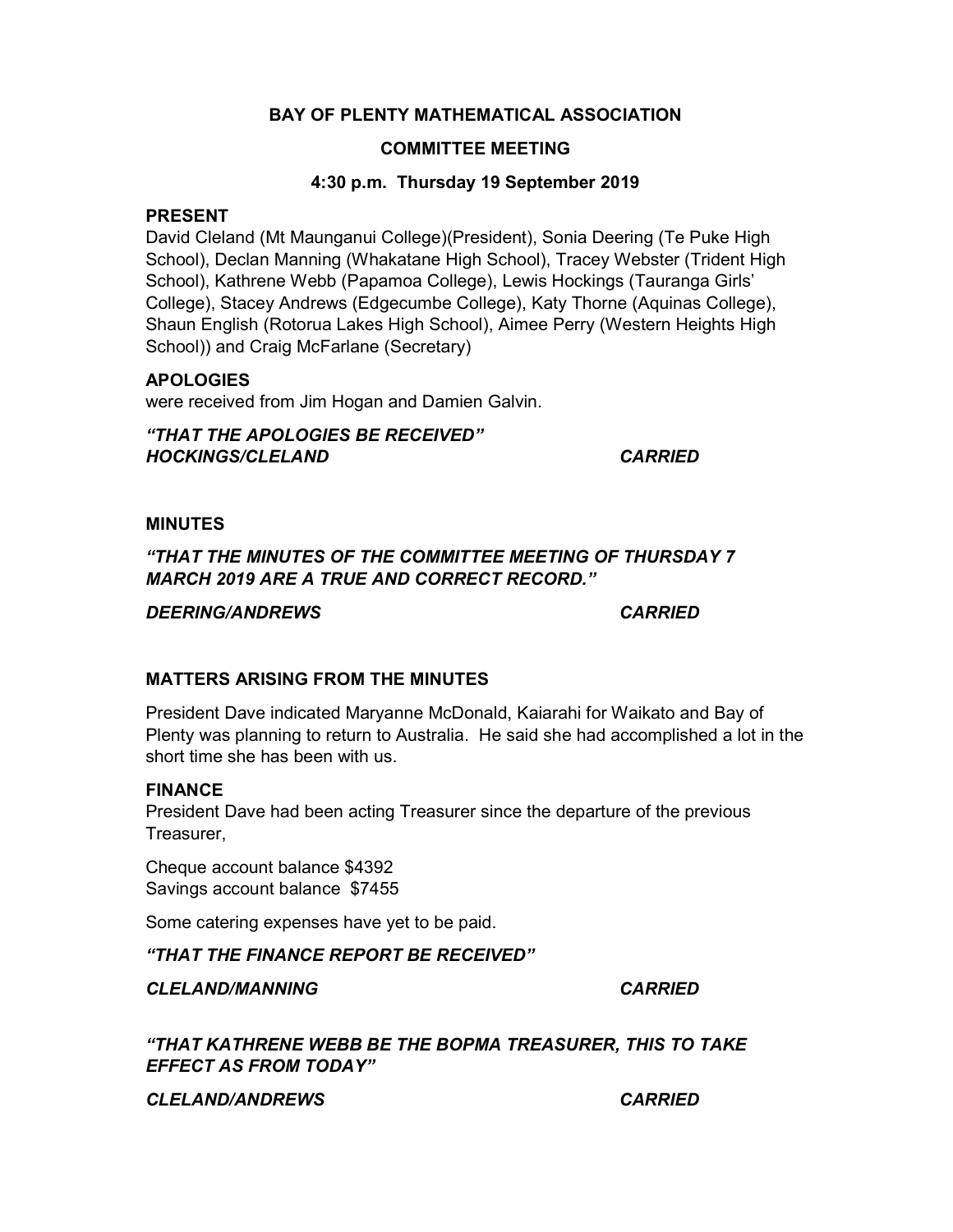## "THAT KATHRENE WEBB BE ADDED TO AND SONIA ANDREWS BE DELETED FROM THE LIST OF BANK OF NEW ZEALAND SIGNATORIES FOR THIS ASSOCIATION."

### CLELAND/PERRY CARRIED

### GENERAL BUSINESS

### MathsMind

President Dave was grateful to Tracey Webster and Declan Manning for the time and effort they both put in to making the event successful.

It seems some teams arrived well before the start. There were a good number of smaller schools taking part.

There was discussion about how the running scores for teams might be improved on, e.g., flip-board style as used in volleyball competitions. Dave said he would look into this matter.

Also discussion about:

- the date of MathsMind, e.g., should it be on a Thursday? Should it be at the end of MathsWeek ?
- tasks could be shared by schools in the same sub-region
- the returning of trophies. Ideally these are returned at the March or June committee meetings. This, however, never happens.

### Jason Ellwood

Craig said he had spent about an hour with and presented a card to Jason, previous BOPMA President, prior to him leaving New Zealand.

### 2020 BOPMA Events

- MathsMind: Western Bay of Plenty. Friday 21<sup>st</sup> August at this stage. Katy to investigate the possibility of Aquinas College hosting the event.
- HOF/LOL Day: Tracey suggested BOPMA organises a day which incorporates a committee meeting as well as a day of professional learning. President Dave to look at this. The idea was favourable received by everyone at the meeting. It was agreed to keep the September committee meeting they way it currently is.
- Mini Conference: needs to fall on the Canterbury Anninversay Day when no external examinations are being held. One idea was to alternate between the